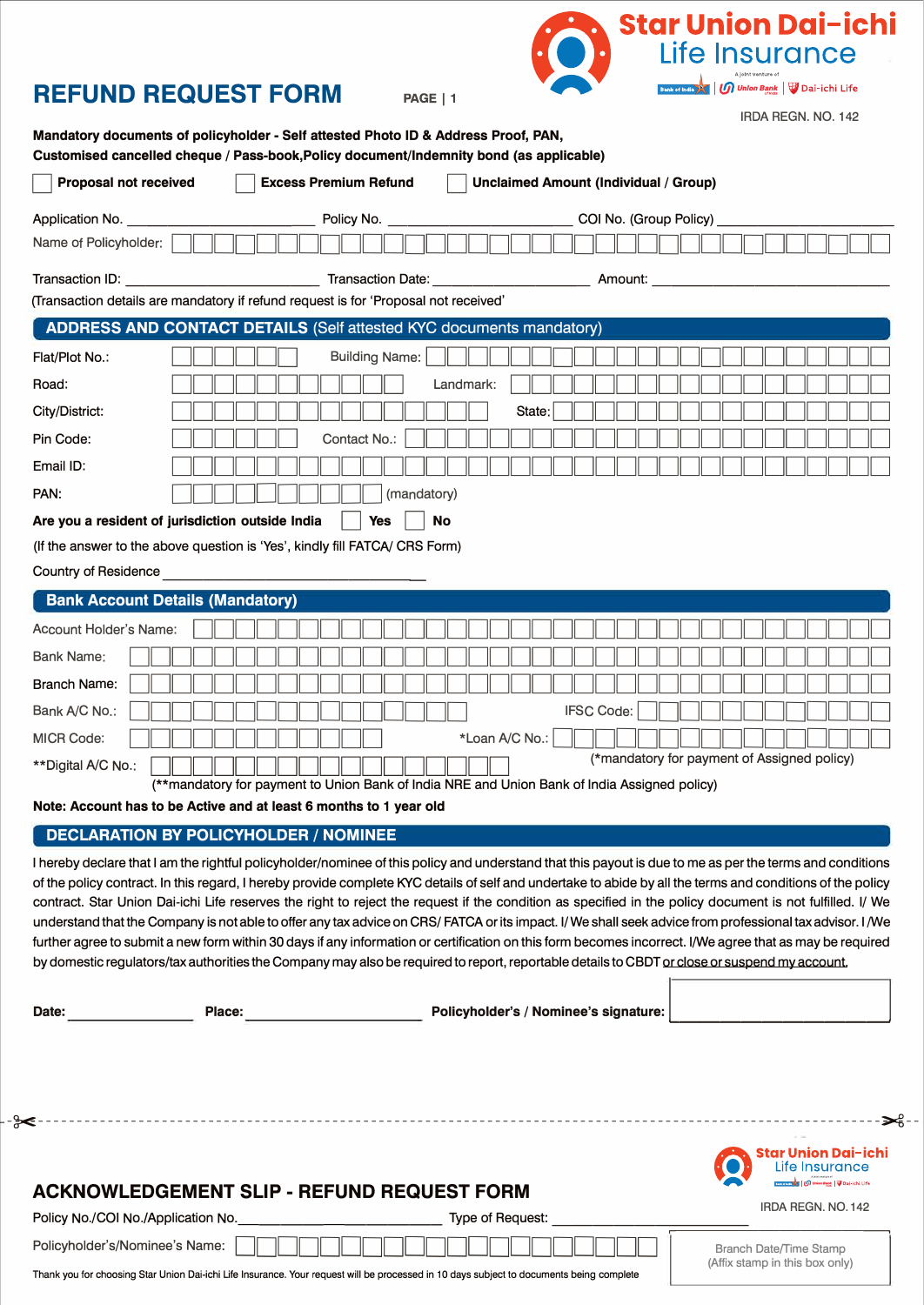## **REFUND REQUEST FORM PAGE 1 <sup>2</sup>**



IRDA REGN. NO. 142

**Star Union Dai-ichi** 

Life Insurance

**In Union Bank** | Dai-ichi Life

## **DECLARATION TO BE MADE IF**

Policyholder/Nominee has affixed thumb impression OR Policyholder/Nominee has signed in vernacular OR Policyholder/Nominee has not filled the Application.

| Mr./Ms./Dr. |  |
|-------------|--|
| Address     |  |

having known the Policyholder/Nominee for a period of (month/years); do declare that I have explained the contents of this form to the Policyholder/Nominee in his/her language and have truthfully recorded the answers provided by him/her. I further declare that the Policyholder / Nominee has affixed his signature/thumb impression in my presence.

| Date:<br>Place:                                                |           |    |  | <b>Signature of Declarant:</b> |                                                                 |  |
|----------------------------------------------------------------|-----------|----|--|--------------------------------|-----------------------------------------------------------------|--|
| FOR OFFICE USE ONLY                                            |           |    |  |                                |                                                                 |  |
| YES<br>Signature verified:                                     | <b>NO</b> |    |  |                                | <b>Branch Date/Time Stamp</b><br>(Affix stamp in this box only) |  |
| Bank/Branch staff signature:                                   |           |    |  |                                |                                                                 |  |
| <b>Branch Checklist:</b>                                       |           |    |  |                                |                                                                 |  |
| Documents as per Unclaimed documents requirement list          | Yes       | No |  |                                |                                                                 |  |
| Cancelled Cheque in original / Pass Book Copy (self attested): | Yes       | No |  |                                |                                                                 |  |
| Photo ID proof (self attested):                                | Yes       | No |  |                                |                                                                 |  |
| Address proof (self attested):                                 | Yes       | No |  |                                |                                                                 |  |
| <b>Customer Signature Verified:</b>                            | Yes       | No |  |                                |                                                                 |  |

### **IMPORTANT GUIDELINES**

Please visit our website www.sudlife.in and check the 'Whats New?' section on the home page for Unclaimed Amount. Submit the documents required basis the 'Reason' provided against your policy.

| <b>Documents Required-Unclaimed Amount</b>                                                                                                                                                                                                                                                                                                                                                                                                                    |
|---------------------------------------------------------------------------------------------------------------------------------------------------------------------------------------------------------------------------------------------------------------------------------------------------------------------------------------------------------------------------------------------------------------------------------------------------------------|
| <b>Reason - Termination/Excess Premium/Annuity/Surrender</b><br>1. Cancelled cheque 2. Bank Statement 3. Address Proof 4. Photo Identity Proof 5. PAN copy<br>6. Passbook Copy with name, address and account details                                                                                                                                                                                                                                         |
| <b>Reason - Excess Premium (Group Policy)</b><br>1. Name of Member 2. Loan Account No. (duly attested by the Bank) 3. Savings Bank<br>Account No. (duly attested by the Bank)                                                                                                                                                                                                                                                                                 |
| <b>Reason - Claims</b><br>Requirements for Individual Death Claim (Claims settled but not paid)<br>1. Nominee's Death Certificate<br>2. Succession Certificate from Court of Law<br>3. Bank details of the Beneficiary mentioned in Succession Certificate<br>Requirements for Group Surrender (MRTA) Claims (EFT Rejects)<br>1. KYC of Life Assured<br>2. Bank details of the Life Assured - Cancelled Cheque with pre printed name /<br>Bank Pass book copy |
| Requirements for Individual / Group Death Claims (EFT Rejects)                                                                                                                                                                                                                                                                                                                                                                                                |

#### 1. KYC of Nominee

2. Bank details of the Nominee - Cancelled Cheque with pre printed name/ Bank Pass book copy

All proofs submitted to be attested by policyholder .In case of Death-Unclaimed amount ; proofs should be attested by the Nominee.

Cancelled cheque with pre-printed name of the account holder / Self attested Bank Statement / Pass Book attested by bank submitted is mandatory



**Customer Service Touch Points**  Toll Free No: 18002668833 or Land line No: 022 39546300 (Charges apply) Timing: 8:00 am to 8:00 pm (Mon - Sat) Email Id: customercare@sudlife.in

## **Star Union Dai-ichi Life Insurance Company Limited**

Registered Office: 11<sup>th</sup> Floor, Vishwaroop IT Park, Plot No. 34, 35 & 38, Sector 30A of IIP, Vashi, Navi Mumbai - 400 703. Toll Free No.: 1800 266 8833 (9:30 am to 6:30 pm – Mon to Sat) | Tel.: 022-7196 6200 | Fax: 022-7196 2811 Email: customercare@sudlife.in | Website: www.sudlife.in | IRDAI Regn. No. 142 | CIN: U66010MH2007PLC174472 Trademark used under licence from respective owners.

We mean life!

SUD/May-2016/RRFNer4